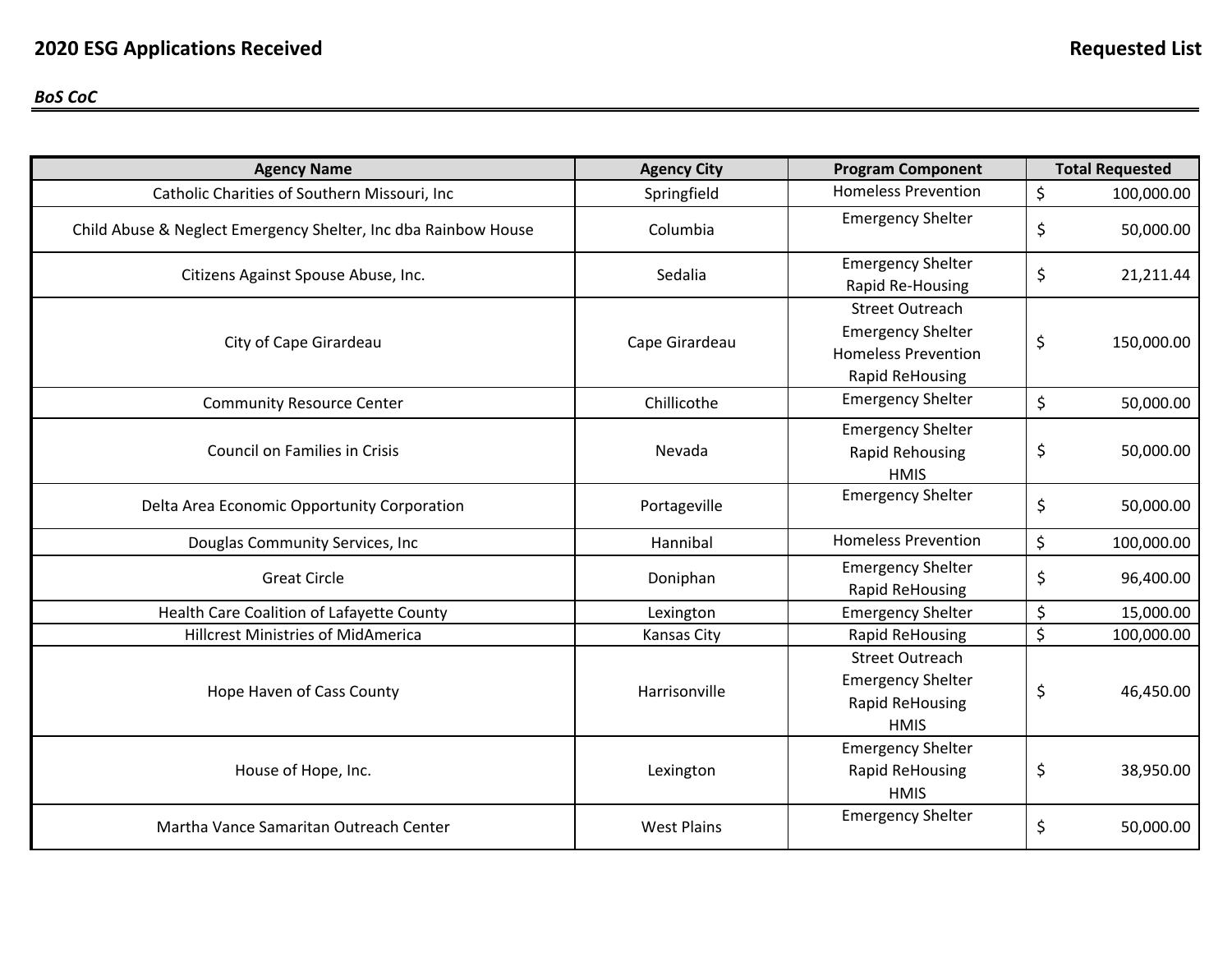| Metropolitan Lutheran Ministry                         | Kansas City          | Rapid ReHousing                                                           | \$ | 100,000.00 |
|--------------------------------------------------------|----------------------|---------------------------------------------------------------------------|----|------------|
| Northeast Missouri Community Action Agency dba CAPNEMO | Kirksville           | \$<br><b>Homelessness Prevention</b>                                      |    | 105,000.00 |
| Pettis County Community Partnership                    | Sedalia              | <b>Homeless Prevention</b><br>Rapid ReHousing<br><b>HMIS</b>              |    | 99,950.00  |
| Phoenix Programs, Inc.                                 | Columbia             | <b>Street Outreach</b><br><b>HMIS</b>                                     | \$ | 50,000.00  |
| Susanna Wesley Family Learning Center                  | <b>East Prairie</b>  | <b>Emergency Shelter</b><br><b>HMIS</b>                                   | \$ | 42,000.00  |
| Synergy Services, Inc.                                 | Parkville            | <b>Street Outreach</b><br><b>Emergency Shelter</b>                        | \$ | 100,000.00 |
| The Salvation Army - Columbia                          | Columbia             | <b>Emergency Shelter</b>                                                  | \$ | 50,000.00  |
| The Salvation Army - Jefferson City                    | Jefferson City       | <b>Emergency Shelter</b>                                                  | \$ | 50,000.00  |
| True North of Columbia, Inc.                           | Columbia             | <b>Emergency Shelter</b><br><b>Homeless Prevention</b><br>Rapid ReHousing | \$ | 50,000.00  |
| <b>Voluntary Action Center</b>                         | Columbia             | <b>Homeless Prevention</b><br>Rapid ReHousing                             | \$ | 50,000.00  |
| Welcome Home, inc.                                     | Columbia             | <b>Emergency Shelter</b>                                                  | \$ | 50,000.00  |
| West Central Missouri Community Action Agency          | <b>Appleton City</b> | <b>Homeless Prevention</b><br>Rapid ReHousing<br><b>HMIS</b>              | \$ | 64,500.00  |

**Total Funding Requested \$ 1,729,461.44**

| <b>Balance of State CoC by Category</b> |   |              |  |  |  |
|-----------------------------------------|---|--------------|--|--|--|
| <b>Street Outreach</b>                  |   | 113,382.00   |  |  |  |
| <b>Emergency Shelter</b>                | S | 618,941.44   |  |  |  |
| <b>Homelessness Prevention</b>          | ς | 419,400.00   |  |  |  |
| Rapid Re-housing                        | ς | 451,520.00   |  |  |  |
| <b>HMIS</b>                             | ς | 62,687.00    |  |  |  |
| Administration                          |   | 63,531.00    |  |  |  |
| <b>Total Requested in CoC</b>           |   | 1,729,461.44 |  |  |  |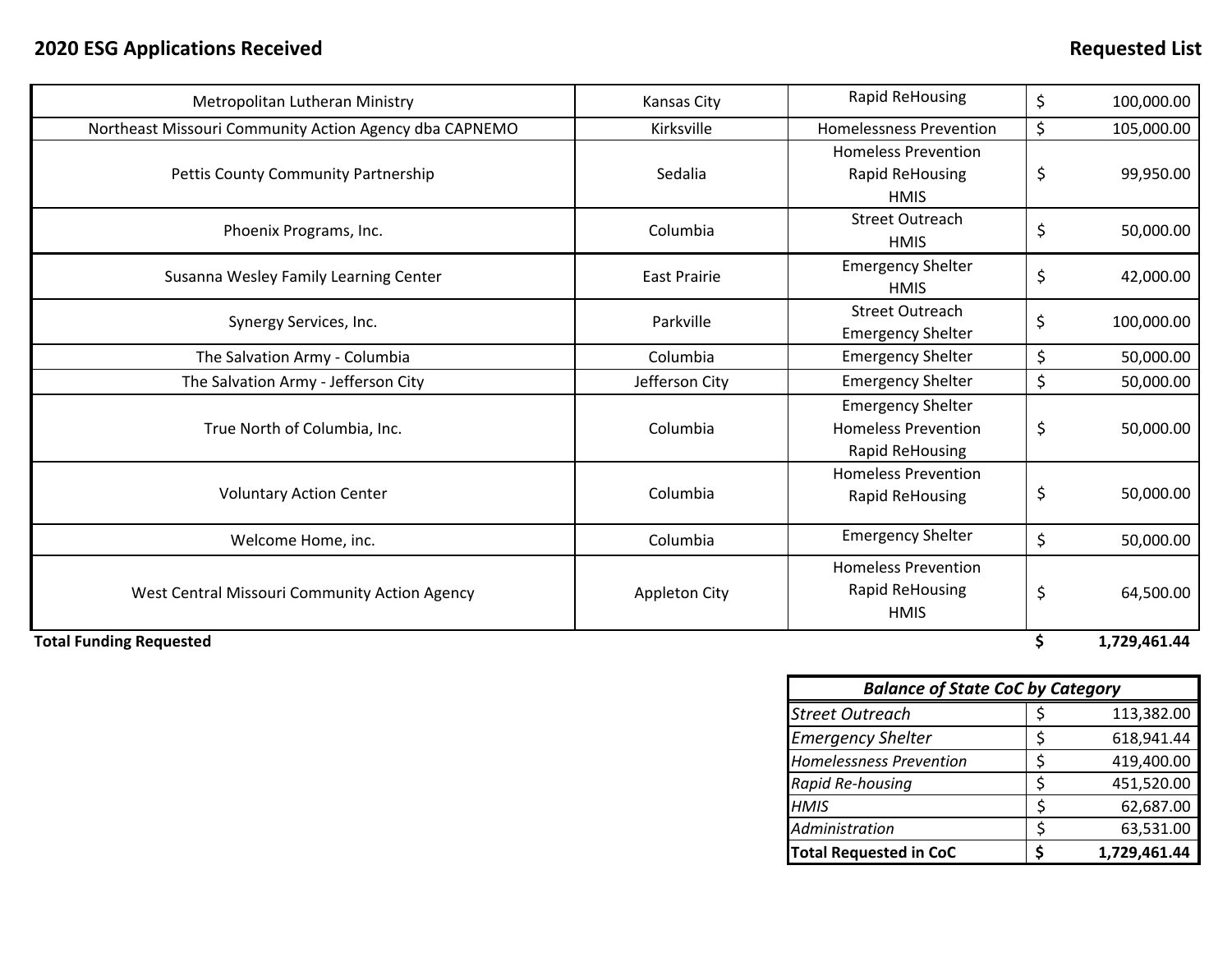# *Joplin CoC*

| <b>Agency Name</b>                                | <b>Agency City</b> | <b>Funding Types</b>                    | <b>Amount Requested</b> |
|---------------------------------------------------|--------------------|-----------------------------------------|-------------------------|
| Catholic Charities of Southern Missouri, Inc,     | Joplin             | <b>Homelessness Prevention</b>          | 100,000.00              |
| Children's Haven of Southwest Missouri, Inc.      | Joplin             | <b>Emergency Shelter</b>                | 50,000.00               |
| Economic Security Corporation of Southwest Area   | Joplin             | <b>Emergency Shelter</b>                | 21,000.00               |
| Family Self-Help Center, Inc. dba Lafayette House | Joplin             | <b>Emergency Shelter</b><br><b>HMIS</b> | 44,940.00               |
| The Salvation Army - Joplin                       | Joplin             | Rapid Re-housing                        | 50,000.00               |
| <b>Total Funding Requested</b>                    |                    |                                         | 265,940.00              |

| <b>Joplin CoC by Category</b>  |  |            |  |  |  |
|--------------------------------|--|------------|--|--|--|
| <b>Street Outreach</b>         |  |            |  |  |  |
| <b>Emergency Shelter</b>       |  | 111,000.00 |  |  |  |
| <b>Homelessness Prevention</b> |  | 95,000.00  |  |  |  |
| Rapid Re-housing               |  | 47,500.00  |  |  |  |
| <b>HMIS</b>                    |  | 1,800.00   |  |  |  |
| Administration                 |  | 10,640.00  |  |  |  |
| <b>Total Requested in CoC</b>  |  | 265,940.00 |  |  |  |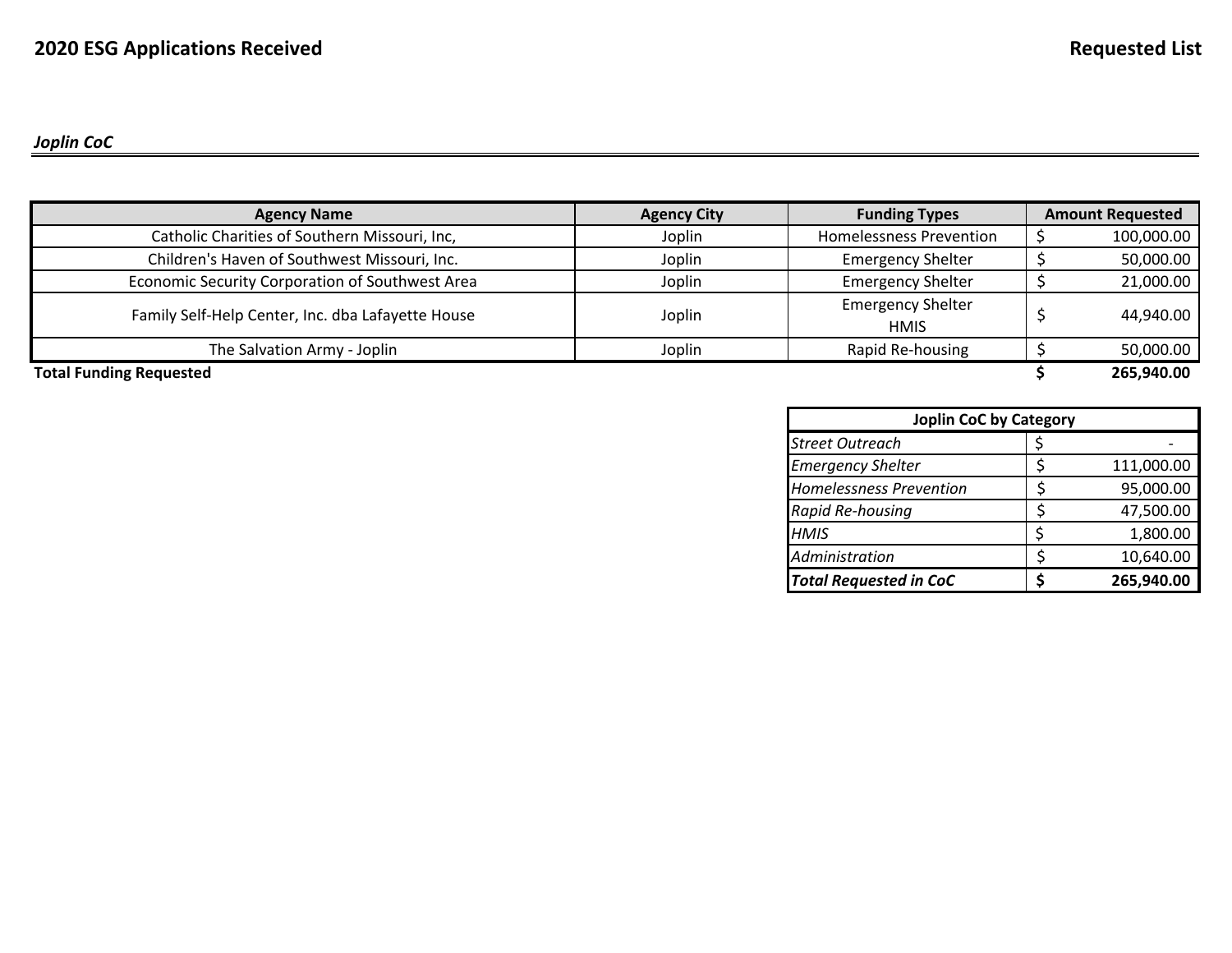# *Kansas City CoC*

| <b>Agency Name</b>                          | <b>Agency City</b> | <b>Funding Types</b>                                        | <b>Amount Requested</b> |
|---------------------------------------------|--------------------|-------------------------------------------------------------|-------------------------|
| <b>Community LINC</b>                       | Kansas City        | Rapid Re-housing                                            | 50,000.00               |
| Community Services League of Jackson County | Independence       | <b>Homelessness Prevention</b>                              | 50,000.00               |
| Hope House, Inc.                            | Lee's Summit       | <b>Emergency Shelter</b>                                    | 50,000.00               |
| Metropolitan Lutheran Ministry              | Kansas City        | Rapid Re-housing                                            | 50,000.00               |
| reStart, Inc.                               | Kansas City        | <b>Emergency Shelter</b>                                    | 52,500.00               |
| Rose Brooks Center, Inc.                    | Kansas City        | <b>Emergency Shelter</b><br>Rapid Re-housing<br><b>HMIS</b> | 50,000.00               |
| Synergy Services, Inc.                      | Parkville          | <b>Street Outreach</b>                                      | 50,000.00               |
| The Salvation Army                          | Independence       | <b>Emergency Shelter</b>                                    | 50,000.00               |
| <b>Total Funding Requested</b>              |                    |                                                             | 402,500.00              |

| <b>Kansas City CoC by Category</b> |            |
|------------------------------------|------------|
| <b>Street Outreach</b>             | 50,000.00  |
| <b>Emergency Shelter</b>           | 181,650.00 |
| <b>Homelessness Prevention</b>     | 47,500.00  |
| Rapid Re-housing                   | 108,200.00 |
| <b>HMIS</b>                        | 5,150.00   |
| Administration                     | 10,000.00  |
| <b>Total Requested in CoC</b>      | 402,500.00 |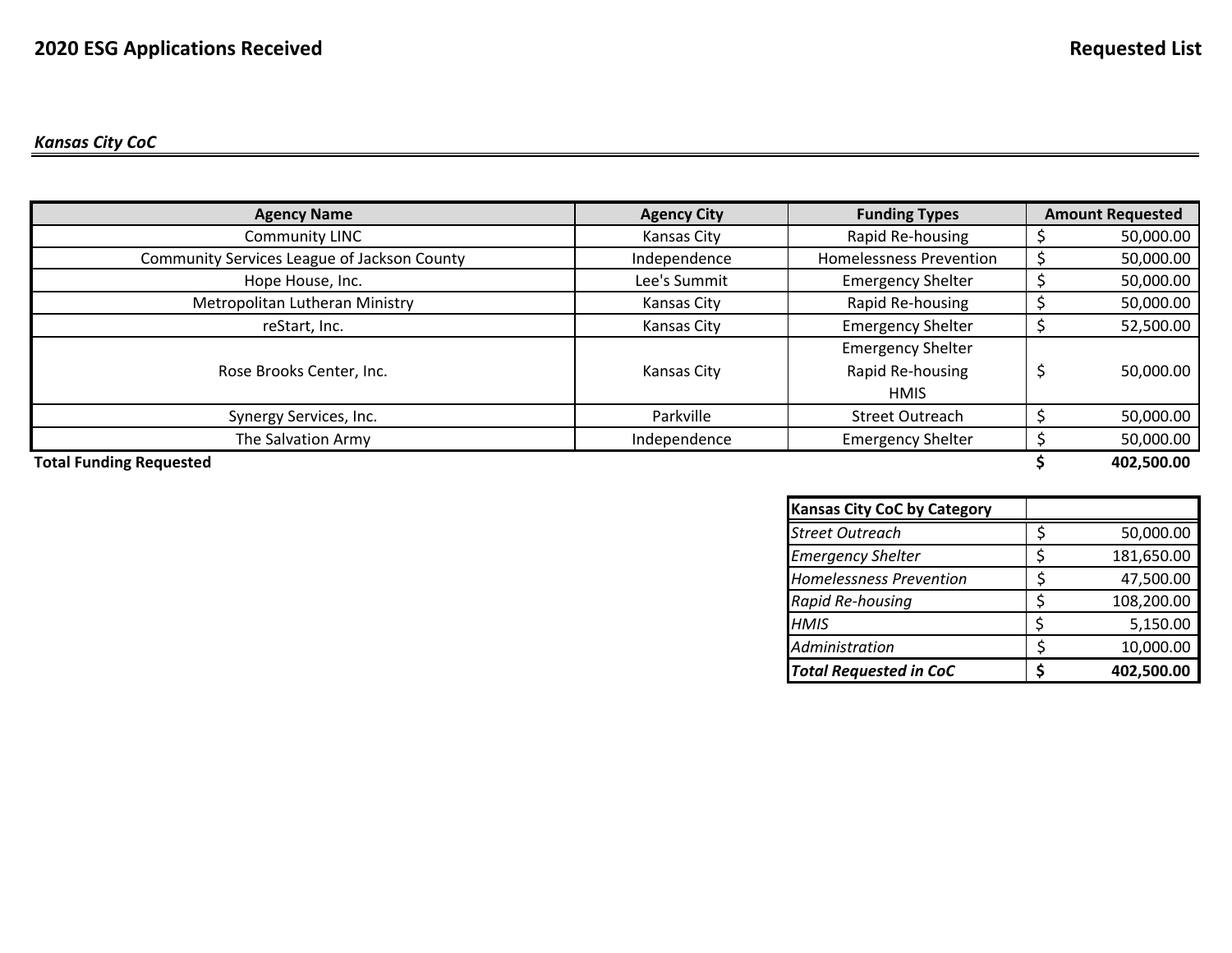| <b>Agency Name</b>                                      | <b>Agency City</b> | <b>Funding Types</b>           | <b>Amount Requested</b> |
|---------------------------------------------------------|--------------------|--------------------------------|-------------------------|
| Catholic Charities of Southern Missouri, Inc.           | Springfield        | <b>Homelessness Prevention</b> | 100,000.00              |
| Council of Churches of the Ozarks, Inc.                 | Springfield        | <b>Emergency Shelter</b>       | 48,000.00               |
| Crisis Nursery of the Ozarks, Inc. d.b.a Isabel's House | Springfield        | <b>Emergency Shelter</b>       | 50,000.00               |
| <b>Great Circle</b>                                     | Springfield        | Rapid Re-housing               | 20,880.00               |
| The Kitchen, Inc.                                       | Springfield        | <b>Emergency Shelter</b>       | 30,000.00               |
| <b>Springfield Victory Mission</b>                      | Springfield        | <b>Emergency Shelter</b>       | 50,000.00               |
| <b>Total Funding Requests</b>                           |                    |                                | 298,880.00              |

**Springfield CoC by Category** *Street Outreach*h  $\vert \xi \vert$ *Emergency Shelter* **178,000.00** *Homelessness Prevention* \$ 95,000.00 *Rapid Re‐housing* \$ 20,880.00 *HMIS* $S \qquad \qquad \vert \xi \vert \qquad \qquad$ *Administration* $$,000.00$ *Total Requested in CoC* **\$ 298,880.00**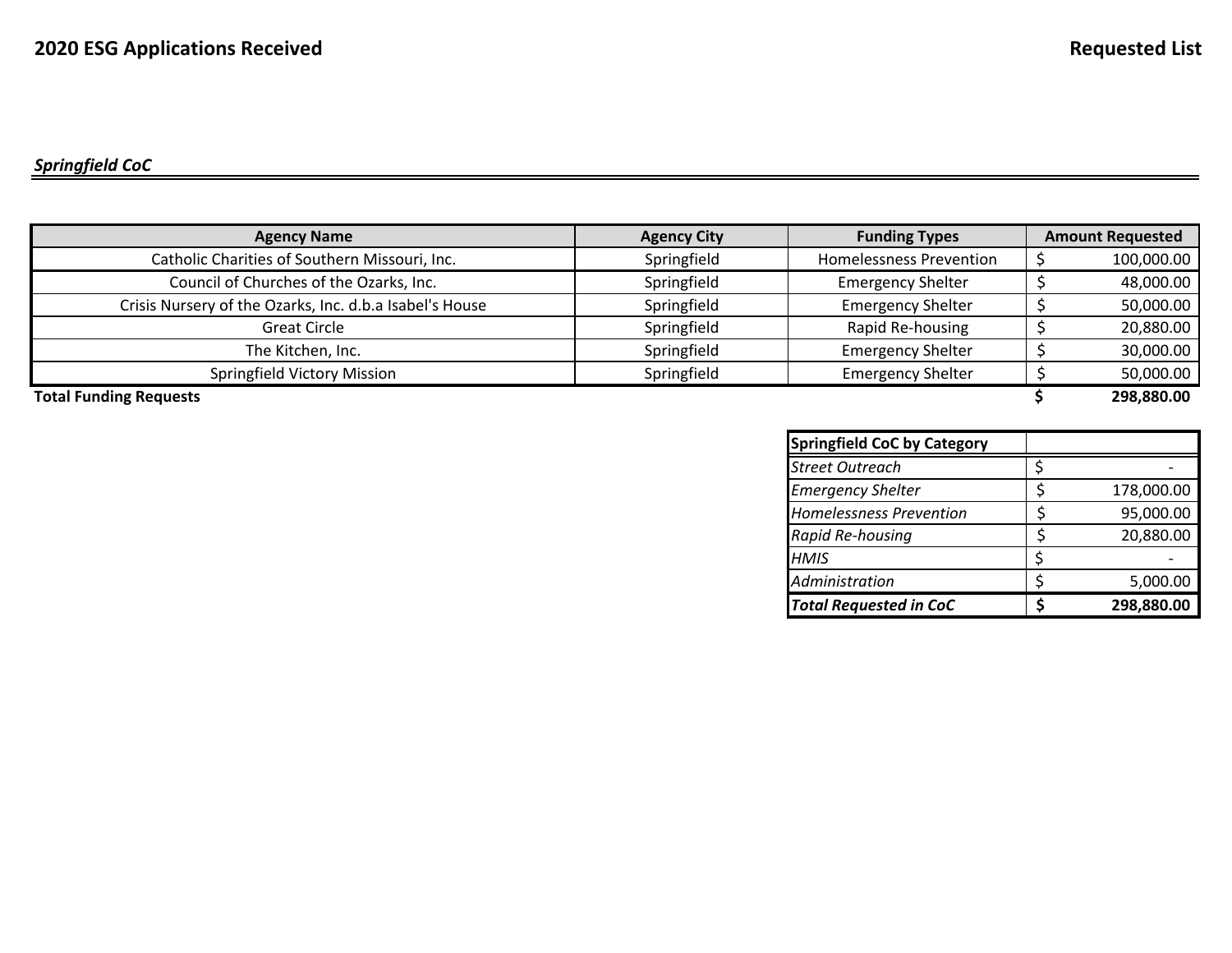## *St. Charles CoC*

| <b>Agency Name</b>                | <b>Agency City</b> | <b>Funding Types</b>     | <b>Amount Requested</b> |
|-----------------------------------|--------------------|--------------------------|-------------------------|
| Our Lady's Inn                    | Defiance           | <b>Emergency Shelter</b> | 50,000.00               |
| Sts. Joachim and Ann Care Service | St. Charles        | Street Outreach          | 100,000.00              |
|                                   |                    | Rapid Re-housing         |                         |
| Youth In Need                     | St. Charles        | <b>Emergency Shelter</b> | 50,000.00               |
| <b>Total Funding Requests</b>     |                    |                          | 200,000.00              |

| <b>St. Charles CoC by Category</b> |            |
|------------------------------------|------------|
| <b>Street Outreach</b>             | 60,000.00  |
| <b>Emergency Shelter</b>           | 100,000.00 |
| <b>Homelessness Prevention</b>     |            |
| Rapid Re-housing                   | 35,000.00  |
| <b>HMIS</b>                        |            |
| Administration                     | 5,000.00   |
| <b>Total Requested in CoC</b>      | 200,000.00 |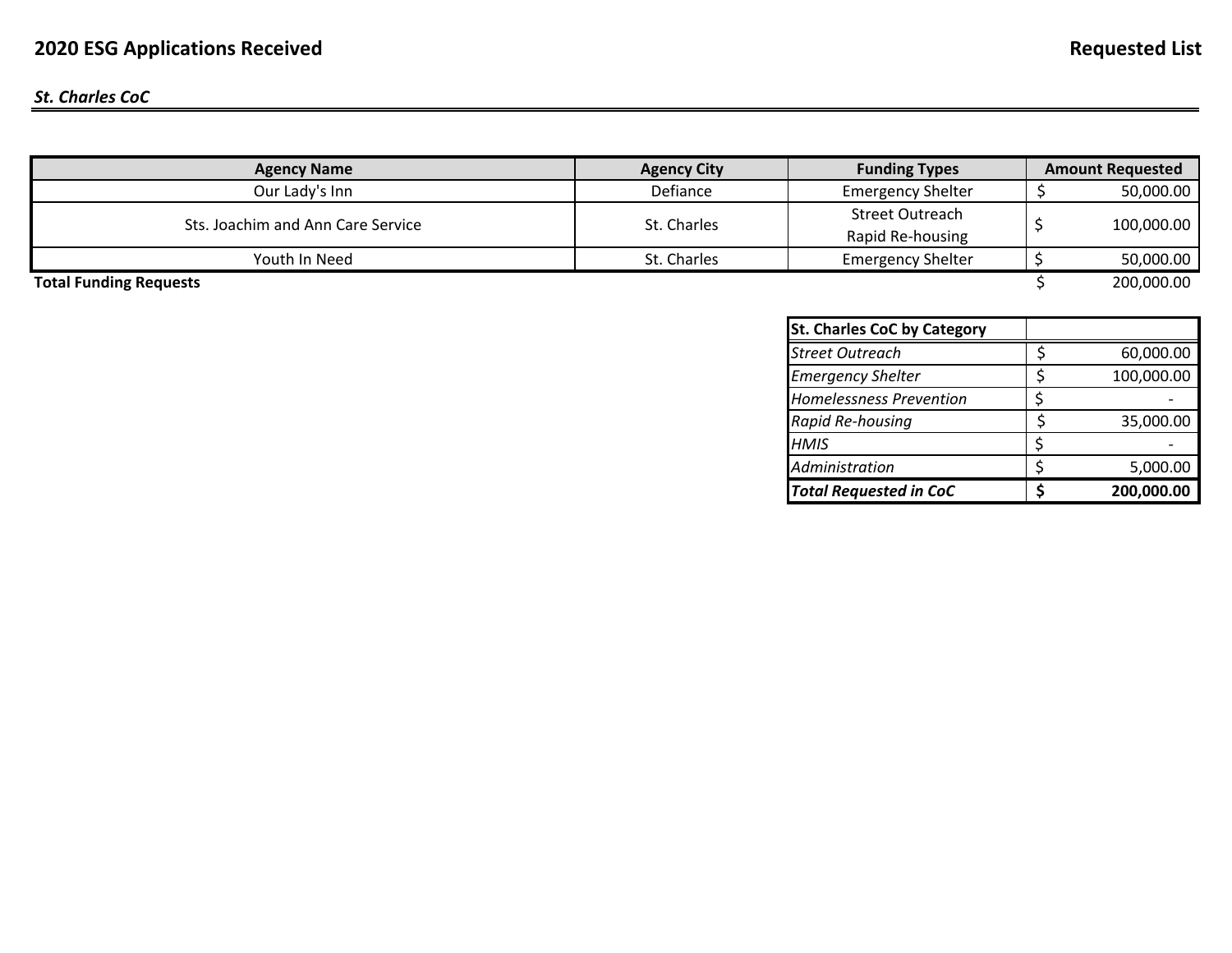#### *St. Joseph CoC*

| <b>Agency Name</b>                                          | <b>Agency City</b> | <b>Funding Types</b>     | <b>Amount Requested</b> |
|-------------------------------------------------------------|--------------------|--------------------------|-------------------------|
| <b>Community Missions Corporation</b>                       | St. Joseph         | <b>Street Outreach</b>   | 50,000.00               |
| <b>Hillcrest Ministries of MidAmerica</b>                   | St. Joseph         | Rapid Re-housing         | 100,000.00              |
| Interfaith Community Services, Inc. dba InterServ           | St. Joseph         | Rapid Re-housing         | 50,000.00               |
| The Salvation Army - St Joseph                              | St. Joseph         | <b>Emergency Shelter</b> | 50,000.00               |
| Young Women's Christian Association of St. Joseph, Missouri | St. Joseph         | <b>Emergency Shelter</b> | 50,000.00               |
| <b>Total Requested Funding</b>                              |                    |                          | 300,000.00              |

| <b>St. Joseph CoC by Category</b> |            |
|-----------------------------------|------------|
| <b>Street Outreach</b>            | 47,500.00  |
| <b>Emergency Shelter</b>          | 100,000.00 |
| <b>Homelessness Prevention</b>    |            |
| Rapid Re-housing                  | 142,500.00 |
| <b>HMIS</b>                       |            |
| Administration                    | 10,000.00  |
| <b>Total Requested in CoC</b>     | 300,000.00 |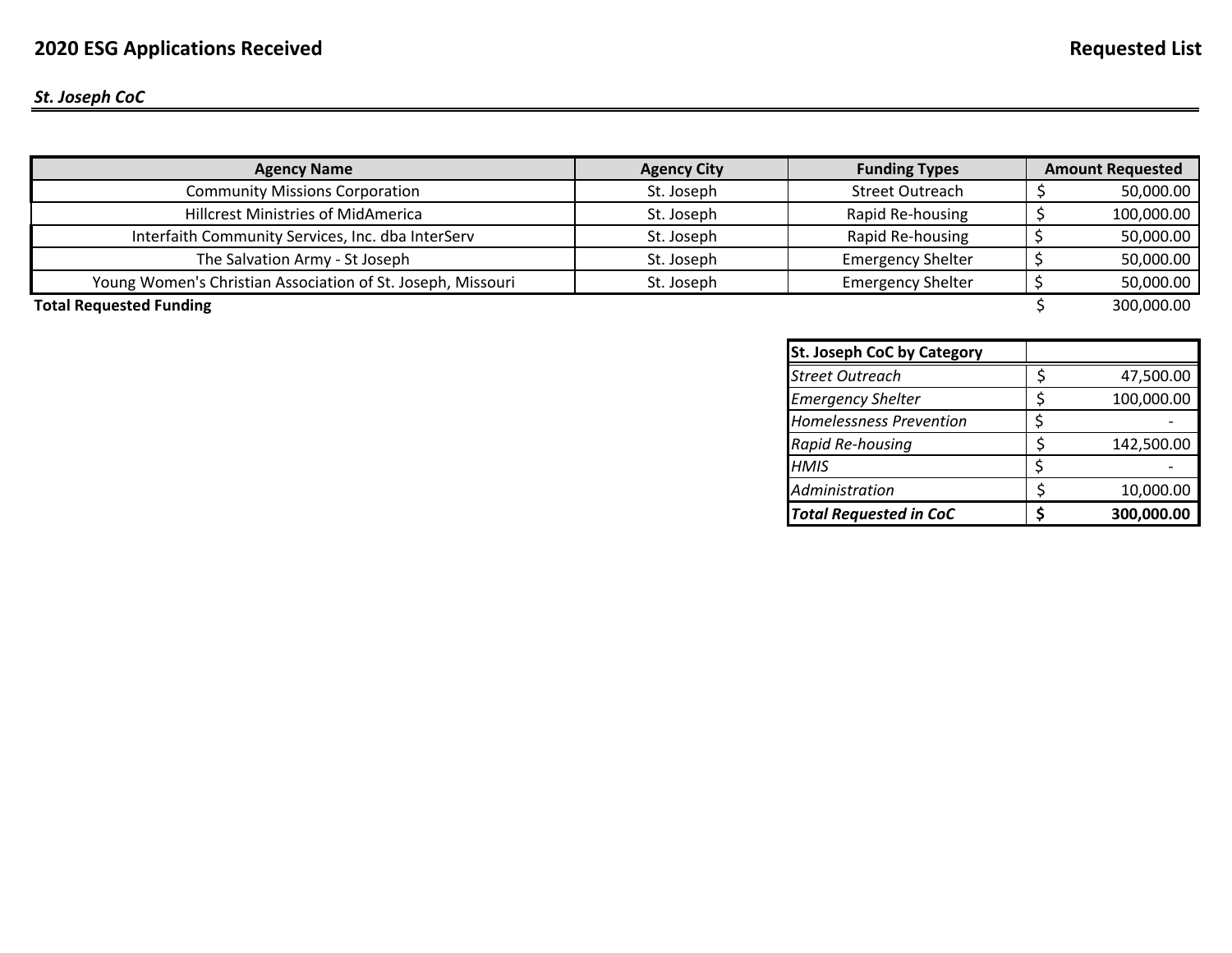*St. Louis City CoC*

| ArchCity Defenders, Inc.<br>Rapid Re-housing<br>St. Louis<br>Center for Women in Transition<br><b>Homelessness Prevention</b><br>St. Louis<br><b>Gateway Homeless Services</b><br><b>Emergency Shelter</b><br>St. Louis<br><b>Employment Connection</b><br>Rapid Re-housing<br>St. Louis<br>Epworth Children and Family Services, Inc.<br><b>Street Outreach</b><br>St. Louis | <b>Agency Name</b>                | <b>Agency City</b> | <b>Funding Types</b>           | <b>Amount Requested</b> |  |
|-------------------------------------------------------------------------------------------------------------------------------------------------------------------------------------------------------------------------------------------------------------------------------------------------------------------------------------------------------------------------------|-----------------------------------|--------------------|--------------------------------|-------------------------|--|
|                                                                                                                                                                                                                                                                                                                                                                               |                                   |                    |                                | 50,000.00               |  |
|                                                                                                                                                                                                                                                                                                                                                                               |                                   |                    |                                | 50,000.00               |  |
|                                                                                                                                                                                                                                                                                                                                                                               |                                   |                    |                                | 52,500.00               |  |
|                                                                                                                                                                                                                                                                                                                                                                               |                                   |                    |                                | 50,000.00               |  |
|                                                                                                                                                                                                                                                                                                                                                                               |                                   |                    |                                | 40,000.00               |  |
| St. Louis                                                                                                                                                                                                                                                                                                                                                                     | Interfaith Residence dba Doorways |                    | <b>Homelessness Prevention</b> | 50,000.00               |  |
| Rapid Re-housing                                                                                                                                                                                                                                                                                                                                                              |                                   |                    |                                |                         |  |
| Our Lady's Inn<br><b>Emergency Shelter</b><br>St. Louis                                                                                                                                                                                                                                                                                                                       |                                   |                    |                                | 50,000.00               |  |
| Peter & Paul Community Services, Inc.<br><b>Emergency Shelter</b><br>St. Louis                                                                                                                                                                                                                                                                                                |                                   |                    |                                | 50,000.00               |  |
| Healing Action Network, Inc.<br><b>Homelessness Prevention</b><br>St. Louis                                                                                                                                                                                                                                                                                                   |                                   |                    |                                | 50,000.00               |  |

**Total Requested Funding** \$ 442,500.00

| <b>St. Louis City CoC by Category</b> |  |            |  |  |  |  |
|---------------------------------------|--|------------|--|--|--|--|
| <b>Street Outreach</b>                |  | 40,000.00  |  |  |  |  |
| <b>Emergency Shelter</b>              |  | 147,500.00 |  |  |  |  |
| <b>Homelessness Prevention</b>        |  | 125,000.00 |  |  |  |  |
| Rapid Re-housing                      |  | 115,000.00 |  |  |  |  |
| <b>HMIS</b>                           |  |            |  |  |  |  |
| Administration                        |  | 15,000.00  |  |  |  |  |
| <b>Total Requested in CoC</b>         |  | 442,500.00 |  |  |  |  |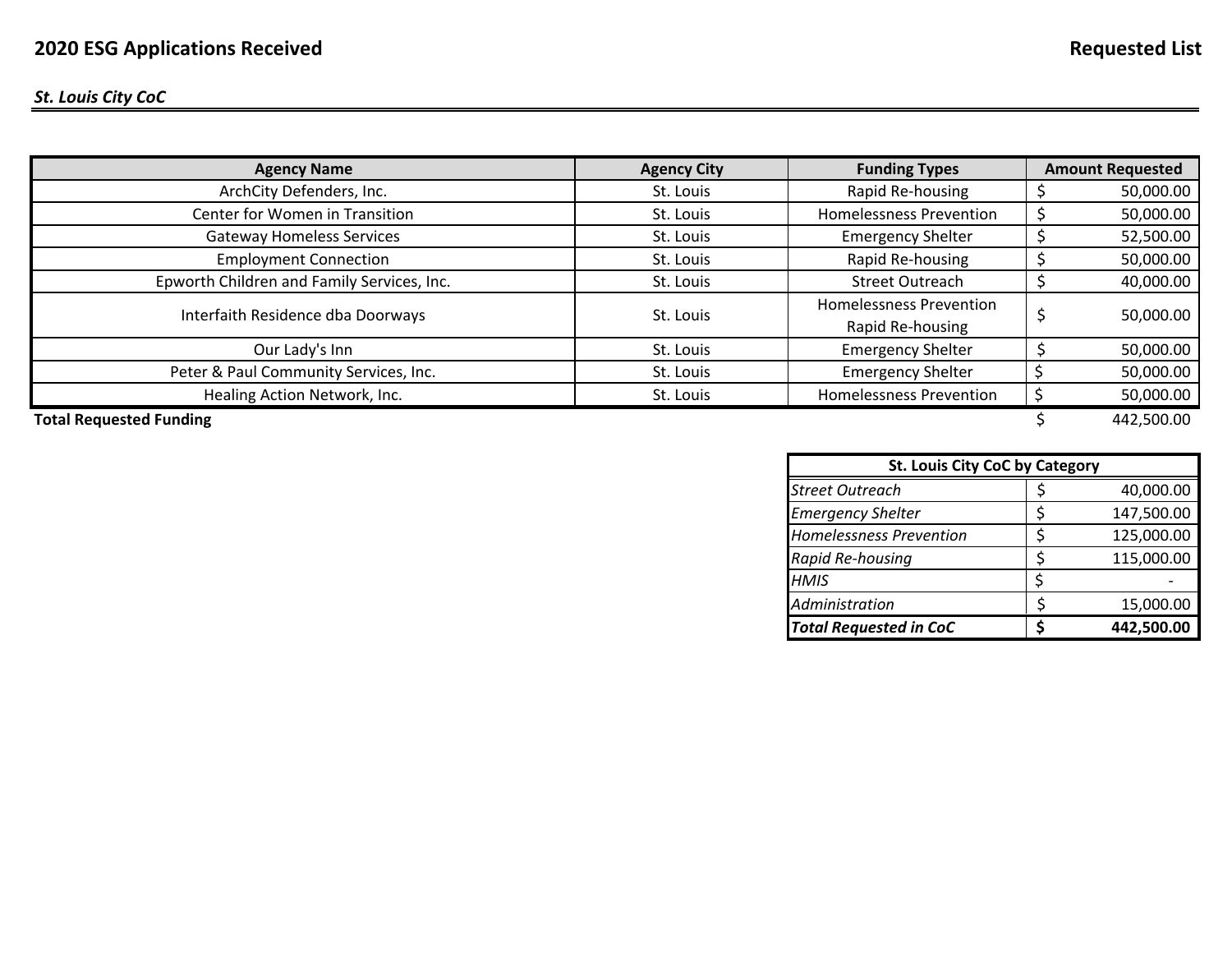#### *St. Louis County CoC*

| <b>Agency Name</b>                    | <b>Agency City</b> | <b>Funding Types</b>       | <b>Amount Requested</b> |  |
|---------------------------------------|--------------------|----------------------------|-------------------------|--|
| ArchCity Defenders, Inc.              | St. Louis          | Rapid Re-housing           | 50,000.00               |  |
| <b>Employment Connection</b>          | St. Louis          | Rapid Re-housing           | 50,000.00               |  |
| Epworth Children & Family Services    | St. Louis          | <b>Emergency Shelter</b>   | 50,000.00               |  |
|                                       |                    | <b>Homeless Prevention</b> |                         |  |
| Interfaith Residence dba Doorways     | St. Louis          | Rapid Re-Housing           | 21,000.00               |  |
| Loaves and Fishes For St. Louis, Inc. | Maryland Heights   | <b>Emergency Shelter</b>   | 50,000.00               |  |
| <b>Total Requested Funding</b>        |                    |                            | 221,000.00              |  |

*Street Outreach*h  $\vert \xi \vert$ *Emergency Shelter* \$ 100,000.00 *Homelessness Prevention* $\frac{1}{5}$  5,000.00 *Rapid Re‐housing* \$ 110,000.00 *HMISAdministration* \$ 6,000.00 *Total Requested in CoC* **\$ 221,000.00 St. Louis County CoC by Category**